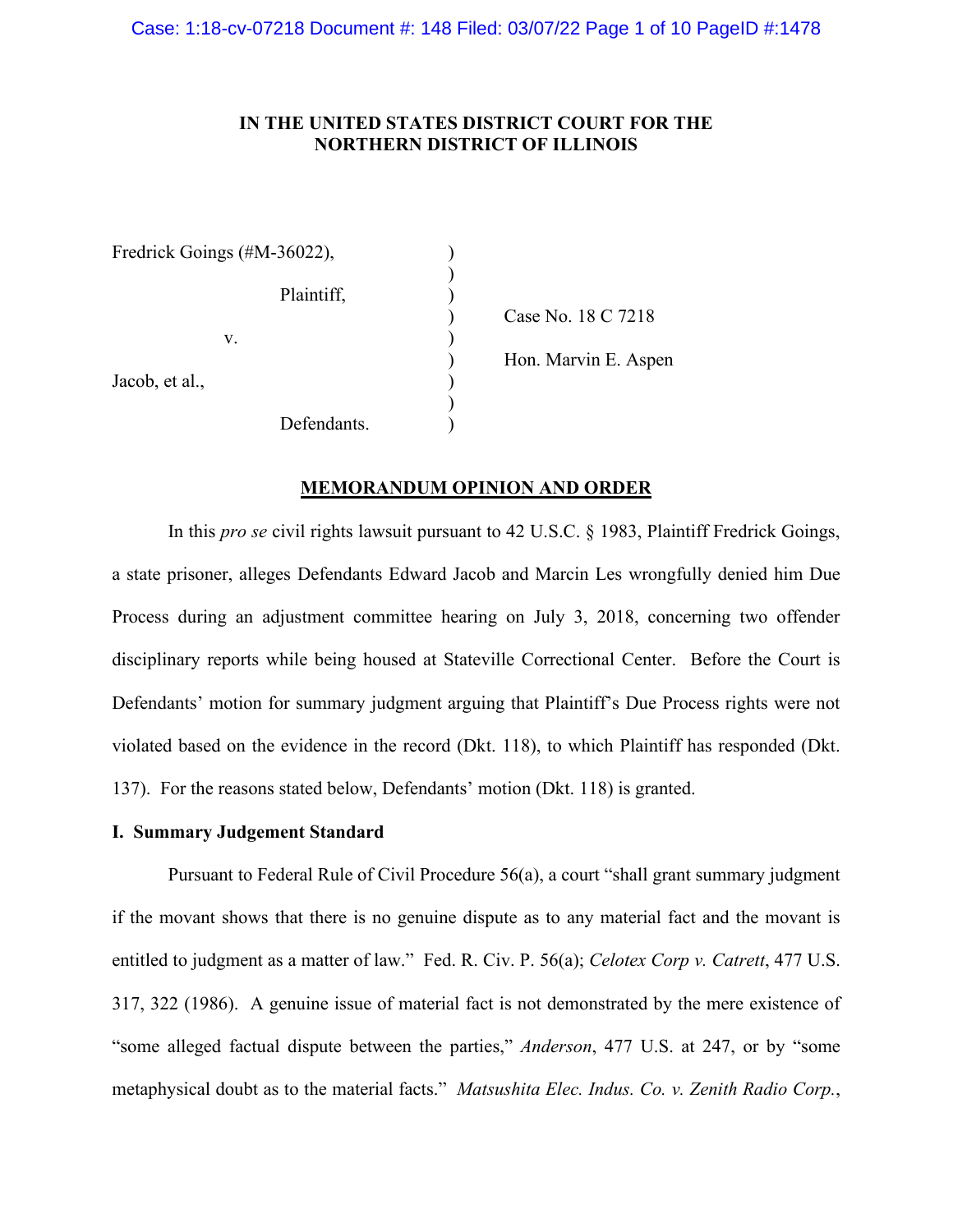#### Case: 1:18-cv-07218 Document #: 148 Filed: 03/07/22 Page 2 of 10 PageID #:1479

475 U.S. 574, 586 (1986). Rather, a genuine issue of material facts exists when "the evidence is such that a reasonable jury could return a verdict for the nonmoving party." *Estate of Simpson v. Gorbett*, 863 F.3d 740, 745 (7th Cir. 2017) (quoting *Anderson*, 477 U.S. at 248). A fact is material if it might affect the outcome of the suit. *First Ind. Bank v. Baker*, 957 F.2d 506, 508 (7th Cir. 1992).

The moving party bears the initial burden of demonstrating the lack of any genuine issue of material fact. *Celotex*, 477 U.S. at 323. Once the party moving for summary judgment demonstrates the absence of a disputed issue of material fact, "the burden shifts to the non-moving party to provide evidence of specific facts creating a genuine dispute." *Carrol v. Lynch*, 698 F.3d 561, 564 (7th Cir. 2012). The non-movant must go beyond the pleadings and "set forth specific facts showing that there is a genuine issue for trial." *Hannemann v. Southern Door Cty Sch. Dist.*, 673 F.3d 746, 751 (7th Cir. 2012). "Thus, 'summary judgment must be entered "against a party who fails to make a showing sufficient to establish the existence of an element essential to that party's case, and on which that party will bear the burden of proof at trial."' *Cooper v. Lane*, 969 F.2d 368, 371 (7th Cir. 1992) (quoting *Celotex*, 477 U.S. at 322 (1986)); *Gabb v. Wexford Health Sources, Inc.*, 945 F.3d 1027, 1032 (7th Cir. 2019).

When deciding a motion for summary judgment, the Court views the facts in the light most favorable to, and draws all reasonable inferences in favor of, the nonmoving party. *Apex Digital, Inc. v. Sears, Roebuck & Co.*, 735 F.3d 962, 965 (7th Cir. 2013) (citation omitted).

### **II. Northern District of Illinois Local Rule 56.1**

Local Rule 56.1 governs the procedures for filing and responding to motions for summary judgment in this court. The rule is intended "to aid the district court, 'which does not have the advantage of the parties' familiarity with the record and often cannot afford to spend the time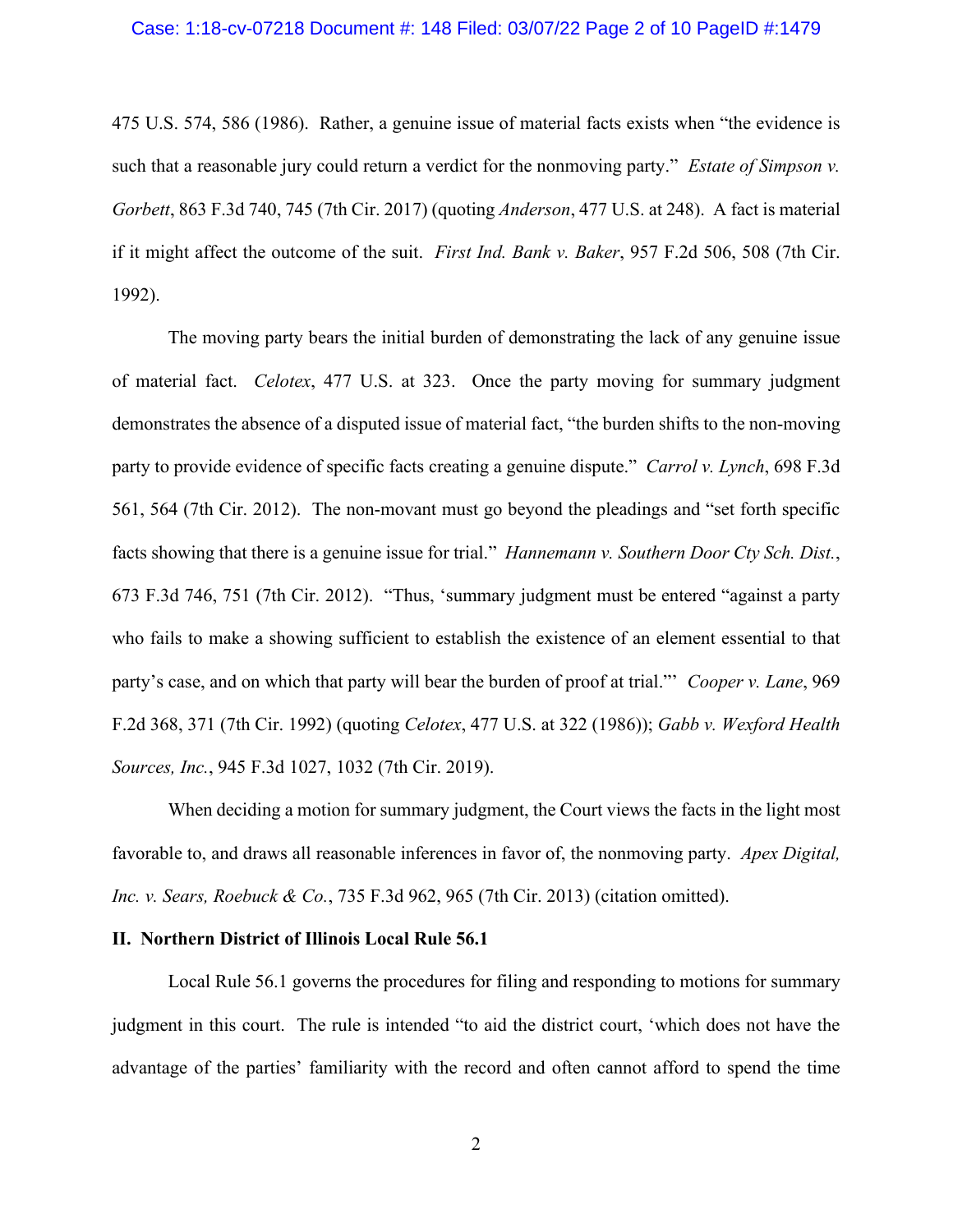#### Case: 1:18-cv-07218 Document #: 148 Filed: 03/07/22 Page 3 of 10 PageID #:1480

combing the record to locate the relevant information, in determining whether a trial is necessary." *Delapaz v. Richardson*, 634 F.3d 895, 899 (7th Cir. 2011) (citation omitted.) Local Rule 56.1(a) requires the moving party to provide a statement of material facts that complies with Local Rule 56.1(d). LR 56.1(a). Local Rule 56.1(d) requires that "[e]ach asserted fact must be supported by citation to the specific evidentiary material, including the specific page number, that supports it. The court may disregard any asserted fact that is not supported with such a citation." LR  $56.1(d)(2)$ .

The opposing party must then respond to the movant's proposed statements of fact. *Schrott v. Bristol-Myers Squibb Co.*[, 403 F.3d 940, 944 \(7th Cir. 2005\);](https://web2.westlaw.com/find/default.wl?mt=Westlaw&db=0000506&tc=-1&rp=%2ffind%2fdefault.wl&findtype=Y&ordoc=2036243492&serialnum=2006464425&vr=2.0&fn=_top&sv=Split&tf=-1&referencepositiontype=S&pbc=5AA5E9CC&referenceposition=944&rs=WLW15.04) LR 56.1(e). In the case of any disagreement, "a party must cite specific evidentiary material that controverts the fact and must concisely explain how the cited material controverts the asserted fact. Asserted facts may be deemed admitted if not controverted with specific citations to evidentiary material." LR 56.1(e)(3). "[M]ere disagreement with the movant's asserted facts is inadequate if made without reference to specific supporting material." *Smith v. Lamz,* [321 F.3d 680, 683 \(7th Cir. 2003\).](https://web2.westlaw.com/find/default.wl?mt=Westlaw&db=0000506&tc=-1&rp=%2ffind%2fdefault.wl&findtype=Y&ordoc=2036243492&serialnum=2003193643&vr=2.0&fn=_top&sv=Split&tf=-1&referencepositiontype=S&pbc=5AA5E9CC&referenceposition=683&rs=WLW15.04) The party opposing summary judgment may also submit "a statement of additional material facts that complies with LR 56.1(d)." LR 56.1(b)(3). Material facts set forth in the statement required of the moving party will be deemed to be admitted unless controverted by the statement of the opposing party. *Smith*, 321 F.3d at 683. A plaintiff's *pro se* status does not excuse him from complying with Local Rule 56.1. *See Cady v. Sheahan*, 467 F.3d 1057, 1061 (7th Cir. 2006).

Defendants filed a Rule 56.1 statement of material facts with their motion for summary judgment. (Dkt. 119.) Consistent with the local rules, Defendants also provided Plaintiff with a Local Rule 56.2 Notice, which explains what Local Rule 56.1 requires of a litigant opposing summary judgment. (Dkt. 121.)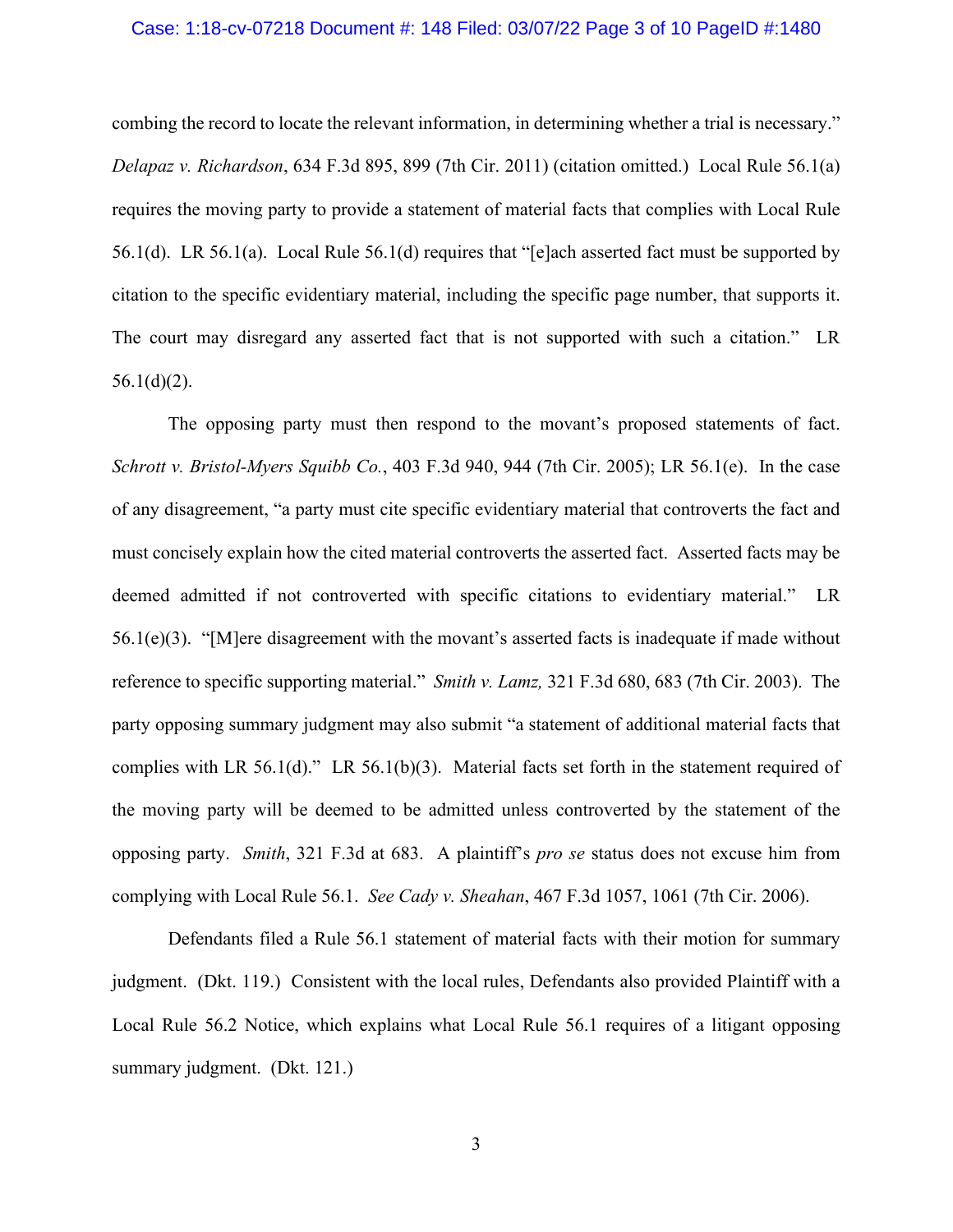#### Case: 1:18-cv-07218 Document #: 148 Filed: 03/07/22 Page 4 of 10 PageID #:1481

Plaintiff submitted a response to Defendants' motion for summary judgment (Dkt. 137). Plaintiff did not submit a response to Defendants' statements of fact, so they are deemed admitted. Plaintiff's response sets forth his arguments in opposition to the motion for summary judgment and citations to certain records, including documents related to the fact that he is a member of the Illinois Bar (suspended); documents related to his post-conviction proceedings in state court, related to his underlying state conviction; and the order of the Illinois Supreme Court, suspending him from practicing law until further order of the court.

While Plaintiff submitted a response that could be construed as additional statements of fact in support of his opposition to the motions for summary judgment, they do not comply with Local Rule 56.1 in several ways. Local Rule 56. 1(b)(3)(c) requires the nonmoving party to present a separate statement of additional facts that requires the denial of summary judgment, including references to the affidavits, parts of the record, and other supporting materials relied upon to support the statement of additional facts. *See Ciomber v. Cooperative Plus, Inc.*, 527 F.3d 635, 643-44 (7th Cir. 2008). Additionally, the additional statements of fact are limited by the rule to forty. L.R. 56.1 (d) (5). Plaintiff submitted 68 proposed statements of fact that are largely immaterial (relating for instance to his underlying state criminal conviction and post-convictions proceedings that have nothing to do with the question of whether he was afforded Due Process by Defendants at the Adjustment Committee hearing on July 3, 2018). Plaintiff cites to the record only four times in his statements of fact (Dkt. 137, Pl. SOF ¶¶ 40-43 and 46).

Additionally, many of Plaintiff's statements of fact are argumentative. For instance, in paragraph 11, Plaintiff takes issue with the fact that many of his misjoined claims were dismissed in earlier complaints in this case, pursuant to Fed. R. Civ. P. 18 and 20 and *George v. Smith,* 507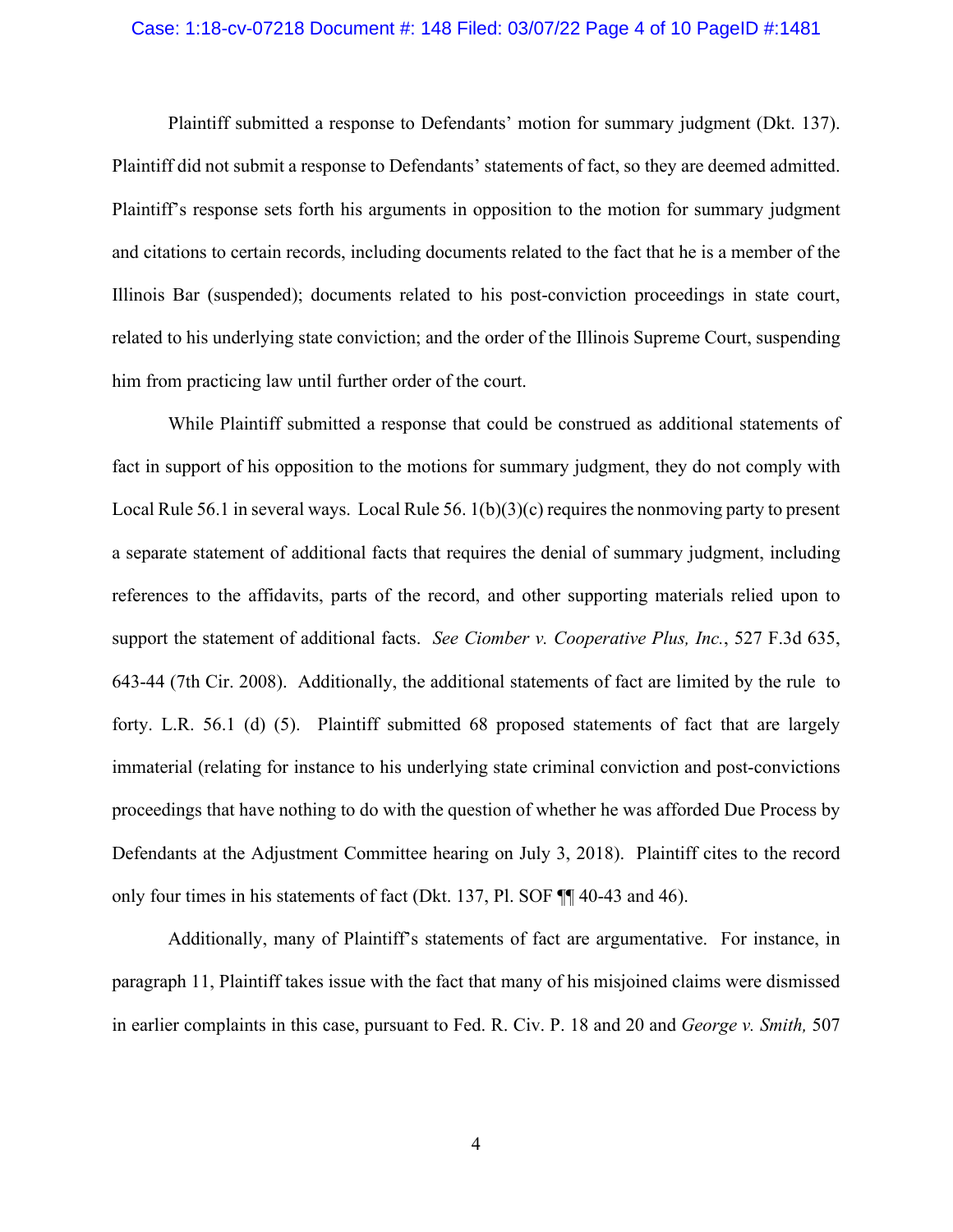#### Case: 1:18-cv-07218 Document #: 148 Filed: 03/07/22 Page 5 of 10 PageID #:1482

F.3d 605, 607 (7th Cir. 2007).<sup>[1](#page-4-0)</sup> The Court, however, need not consider factual assertions that conflict with prior, sworn testimony, as well as hearsay statements, legal arguments and conclusions set forth as "facts," any declaration that speculates as to other people's mindsets, and statements concerning matters about which only an expert could properly testify. *See Jones v. DeJoy*, No. 18 CV 1213, 2020 U.S. Dist. LEXIS 213569, 2020 WL 6716218, at \*1-2 (N.D. Ill. Nov. 16, 2020) (striking offending portions of Rule 56.1 statements that were "riddled with argument, unsupported assertions, and in some cases factual allegations beyond those set forth in the paragraph to which [plaintiff] was responding"); *Campbell v. City of Chi*., No. 16 CV 6000, 2018 U.S. Dist. LEXIS 166119, 2018 WL 4637377, at \*1 (N.D. Ill. Sep. 27, 2018) ("Purely argumentative denials, legal conclusions, and unsupported general denials do not belong in Local Rule 56.1 statements.").

With the above discussion in mind, the facts below are taken from the Defendants' Local Rule 56.1 statements of material facts, Plaintiff's response to the motion, including the documents submitted by Plaintiff, and any arguments made in Defendants' reply brief (Dkt. 145), and Defendants' response to Plaintiff's submitted statement of facts (Dkt. 146.) The Court accepts as true any undisputed statements of fact from the parties' statements. Where the parties' statements are properly supported by the cited materials and are not otherwise disputed by the evidence raised by the opposing party, the Court considers those statements as undisputed. *See* LR 56.1(e)(3).

<span id="page-4-0"></span><sup>&</sup>lt;sup>1</sup> The Court has entered many orders in Plaintiff's various cases informing Plaintiff of the rules governing proper joinder (Fed. R. Civ. P. 18 and 20) and *George v. Smith,* 507 F.3d 605, 607 (7th Cir. 2007). Due to Plaintiff's problematic pleading style (Plaintiff's first amended complaint in this case (Dkt. 13) was 112 pages long (all pleading), asserted claims against 28 named and several unnamed Defendants styled as 64 separate counts, which by the Court's estimation contained no fewer than 12 separate and misjoined claims covering almost every aspect of prison life, the Court chose not to sever the claims and open new suits so as not to expose Plaintiff to the irrevocable obligation of paying the filing fees in as many as twelve suits. Instead, the Court dismissed the amended complaint without prejudice, instructed Plaintiff that he had to pick his claims, and explained proper joinder. Plaintiff subsequently was allowed to proceed on his chosen claim in this case and chose to file four additional suits Cases No. 19 C 3102, 19 C 4745, 19 C 5552, and 20 C 1454.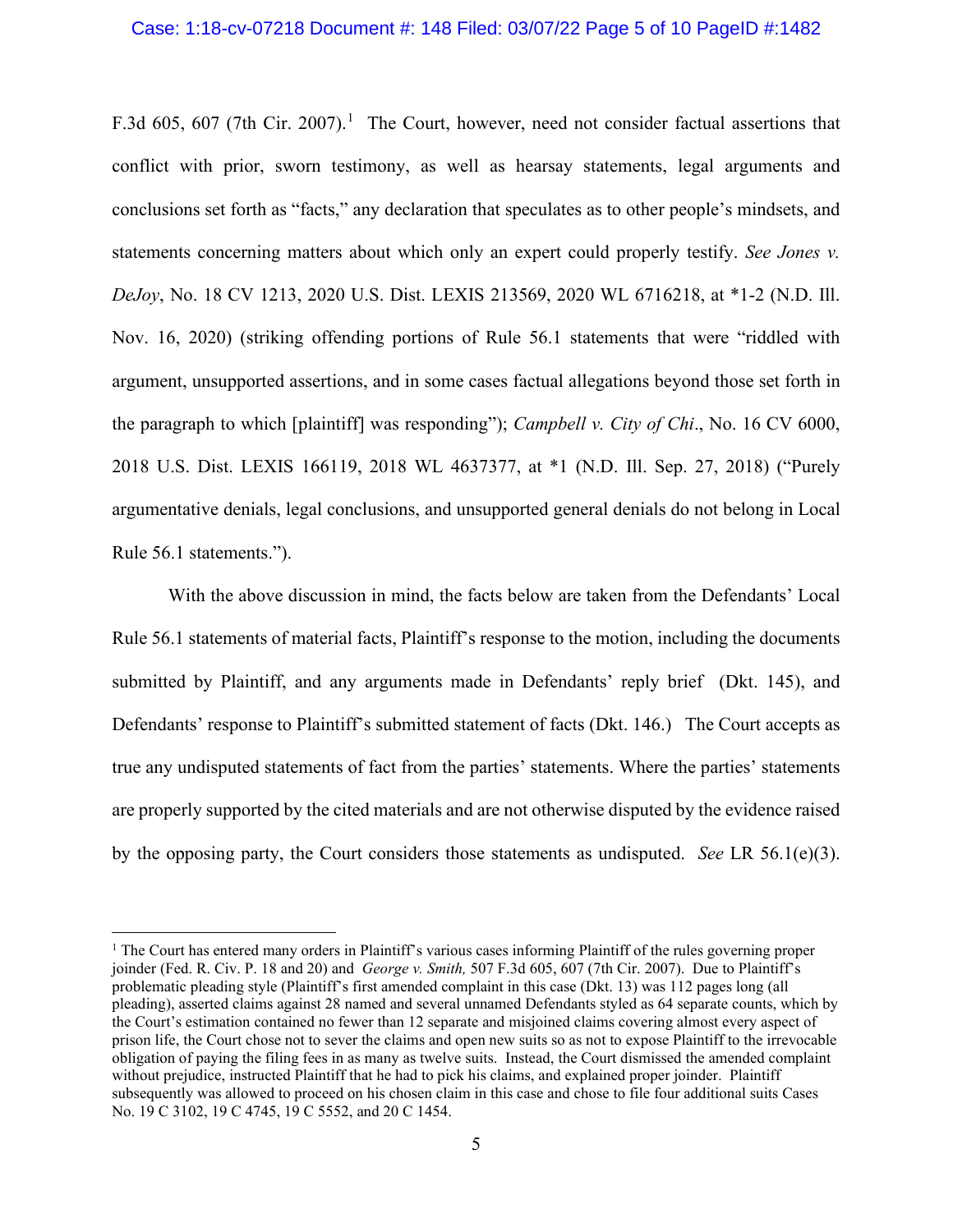#### Case: 1:18-cv-07218 Document #: 148 Filed: 03/07/22 Page 6 of 10 PageID #:1483

The Court has carefully examined each response submitted by the parties for relevancy, evidentiary support, and admissibility in construing the facts of this case and gives deference to Plaintiff's version of the facts where they are properly presented and supported by admissible evidence. The Court will not consider purely legal arguments, responses lacking evidentiary support, or responses that are inconsistent with deposition testimony.

### **III. Facts**

Plaintiff Frederick Goings ("Plaintiff") is an inmate in the custody of the Illinois Department of Corrections ("IDOC"). (See Def. SOF, Doc. 119, ¶ 1.) Plaintiff was housed at Stateville Correctional Center ("Stateville") during the relevant time. (*Id*. at ¶ 2.)

Defendant Edward Jacob was a chairperson of the Adjustment Committee at Stateville during the relevant time. (*Id*. at ¶ 3.) Defendant Marcin Les was temporarily assigned as a Correctional Counselor and a member of the Adjustment Committee during the relevant time. (*Id*. at  $\P$  4.)

Plaintiff filed his lawsuit against Defendants on October 29, 2018. (*Id*. at ¶ 7.) The operative, Third Amended Complaint was filed on July 9, 2019. (*Id*. at ¶ 8.)

Plaintiff has not earned any "good time" credits since coming into the custody of IDOC. (*Id*. at ¶ 10.) On July 3, 2018, Plaintiff appeared before the Adjustment Committee regarding two disciplinary tickets. (*Id*. at ¶ 11.) Defendant Jacob was the Chairperson of the Adjustment Committee on July 3, 2018. (*Id*. at ¶ 12.) Defendant Les was the second member of the Adjustment Committee on July 3, 2018. (*Id*. at ¶ 13.)

The first disciplinary ticket against Plaintiff heard by the Adjustment Committee on July 3, 2018, was Ticket # 20181441/1-STA. (*Id*. at ¶ 14.) The violations noted in Ticket # 20181441/1-STA were Dangerous Disturbances, Intimidation or Threats, and Insolence. (*Id*. at ¶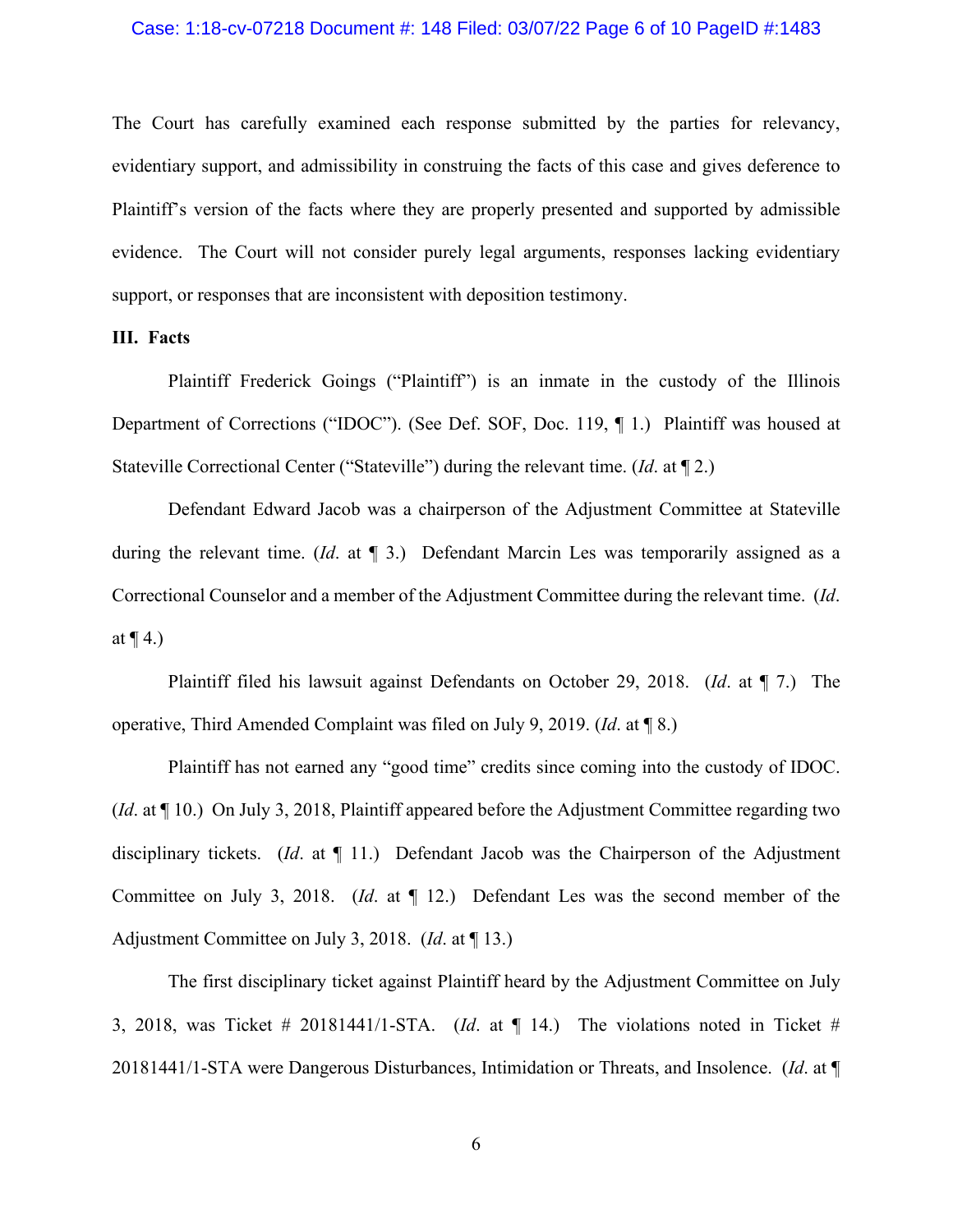#### Case: 1:18-cv-07218 Document #: 148 Filed: 03/07/22 Page 7 of 10 PageID #:1484

15.) The date these violations occurred was June 24, 2018. (*Id*. at ¶ 16.) The Final Summary Report for Ticket # 201801141/1-STA notes the Recommended and Final Disciplinary Action was 1 Month C Grade, 1 Month Segregation, and 1 Month Commissary Restriction. (*Id*. at ¶ 17.)

The second disciplinary ticket against Plaintiff heard by the Adjustment Committee on July 3, 2018, was Ticket # 201801491/1-STA. (*Id*. at ¶ 18.) The violation alleged in Ticket # 201801491/1-STA was Intimidation or Threats. (*Id*. at ¶ 19.) The date the alleged violation occurred was June 29, 2018. (*Id*. at ¶ 20.) The Final Summary Report for Ticket # 201801491/1- STA notes that the Recommended and Final Disciplinary Action was 3 Months C Grade, 3 Months Segregation, and 3 Months Commissary Restriction. (*Id*. at ¶ 21 .)

# **IV. Analysis**

Given these facts, Defendants move for summary judgment arguing that Plaintiff was afforded all the process he was due by Defendants Jacob and Les during the adjustment committee hearing on July 3, 2018, and that they are, consequently, entitled to summary judgment.

In order to establish a claim in regard to disciplinary proceedings, a plaintiff must establish facts indicating that (1) there is a protected interest at stake that required due process protections; and (2) the protections were not provided. *Lekas v. Briley*, 405 F.3d 602, 607 (7th Cir. 2005). In determining whether a protected liberty interest arises, courts consider whether the punishment amounted to an "atypical and significant hardship . . . in relation to the ordinary incidents of prison life." *Sandin v. Conner*, 515 US. 472, 484 (1995).

The record establishes that on July 3, 2018, Plaintiff was convicted of two disciplinary infractions, intimidation or threats/insolence and a second incident involving intimidation or threats. For the first disciplinary report, Plaintiff was convicted and sentenced to thirty days in segregation and 30 days each of commissary restrictions and demotion to C-Grade. For the second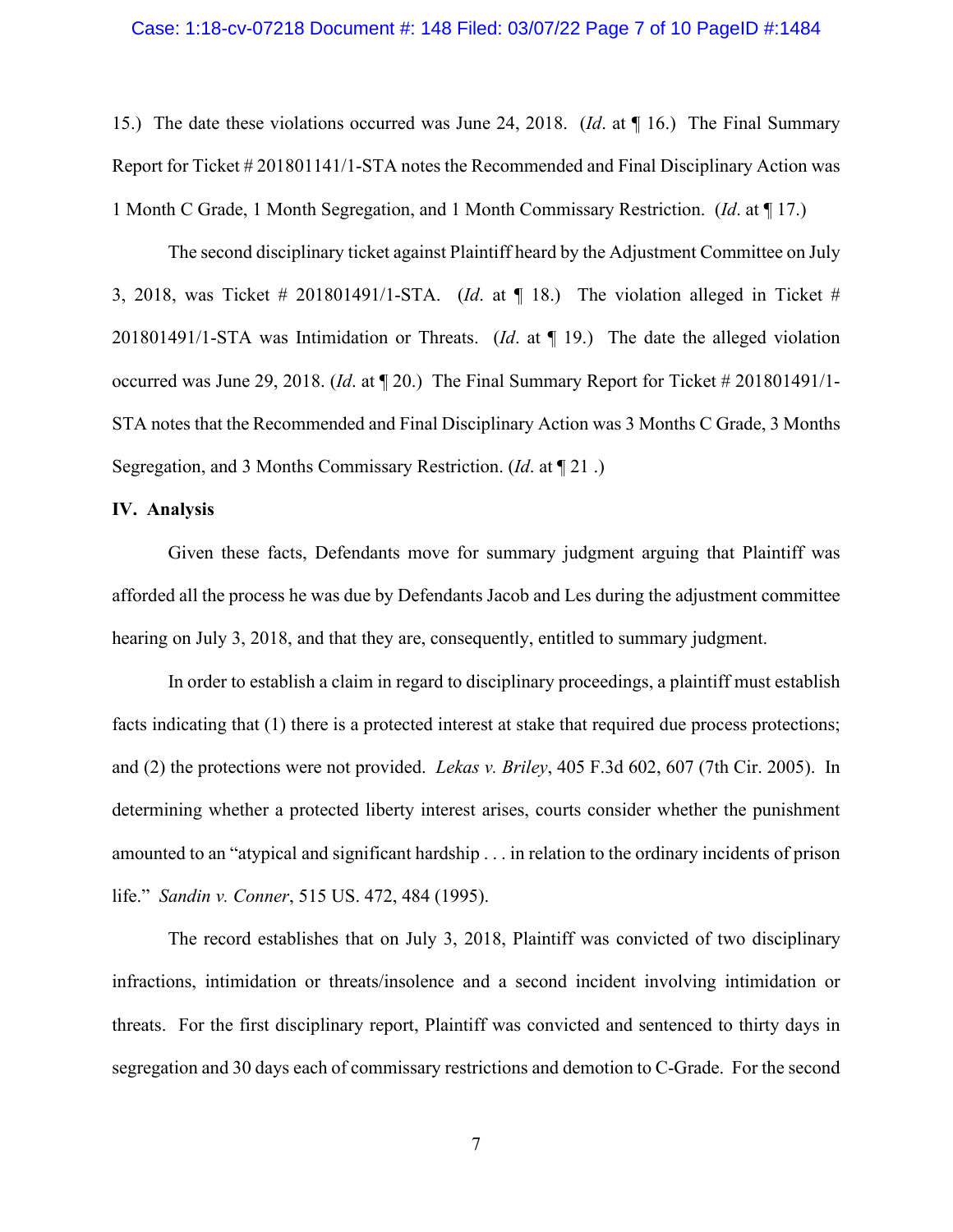#### Case: 1:18-cv-07218 Document #: 148 Filed: 03/07/22 Page 8 of 10 PageID #:1485

infraction, Plaintiff was convicted and sentenced to 3 months in segregation and three months each commissary restrictions and demotion to C-Grade. The Seventh Circuit has ruled on the issue of Due Process in cases involving confinement in segregation for four months and more, finding that, absent a finding that there is some demonstrable atypical hardship it does not implicate a liberty interest requiring procedural due process protections. *See Lekas*, 405 F.3d at 607. Whether a liberty interest is implicated by disciplinary segregation depends on both the time and conditions of confinement, *see Marion v. Columbia Corr. Inst*., 559 F.3d 693, 697 (7th Cir. 2009), and 135 days in segregation—absent any atypical conditions related to confinement—does not violate the Fourteenth Amendment. *See Hardaway v. Meyerhoff*, 734 F.3d 740, 745 (7th Cir. 2013) (no liberty interest in avoiding 182 days' segregation); *see Lisle v. Welborn*, 933 F.3d 705, 721 (7th Cir. 2019) (4 months confinement in segregation is not so atypical and significantly harsh that it creates a liberty interest.); *and see Lekas*, 405 F.3d at 612 (noting that 90 days' segregation was "still not so long as to work an atypical and significant hardship").

Additionally, Plaintiff's allegation that he was demoted to C-grade and was subject to commissary and contact visit restriction does not give rise to a protected liberty interest. *See Thomas v. Ramos*, 130 F.3d 754, 762 n.8 (7th Cir. 1997) (collecting cases) (there is no protected liberty interest implicated in demotion to C-grade status or loss of certain privileges); *Overton v. Bazzetta*, 539 U.S. 126, 136, 123 S. Ct. 2162, 156 L. Ed. 2d 162 (2003) (withdrawal of visitation privileges for a limited period of time as a disciplinary measure is not a dramatic departure from accepted standards for conditions of confinement).

The only attempt Plaintiff makes at establishing atypical hardship occurs in two places in his response to the motion for summary judgment. (Pl. SOF,  $\P$ ] [137 and 46.) In those paragraphs Plaintiff makes a laundry list of restrictions imposed on him during his time in segregation without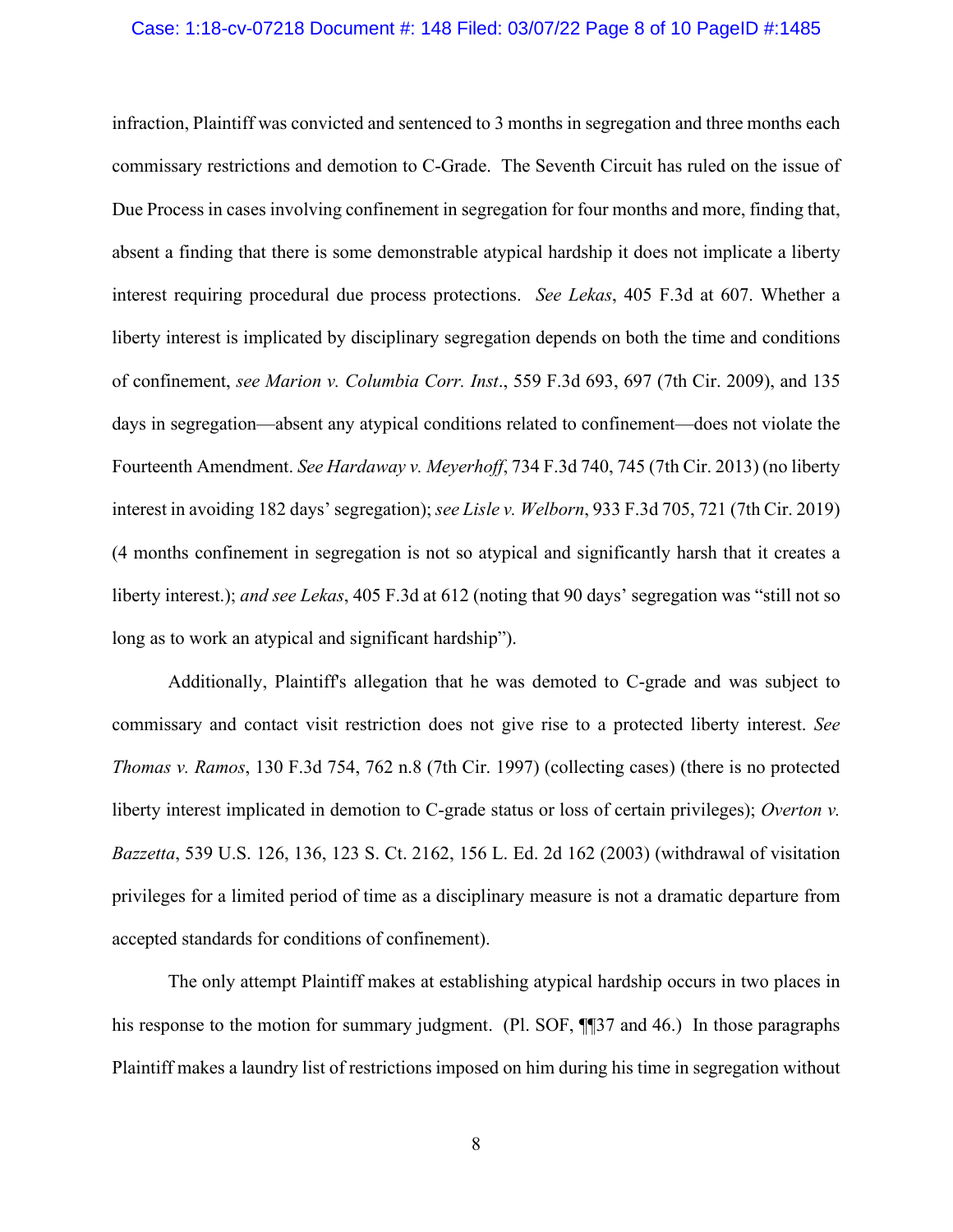#### Case: 1:18-cv-07218 Document #: 148 Filed: 03/07/22 Page 9 of 10 PageID #:1486

citation to the record and without any evidentiary support on which the Court may make a finding that he suffered from an atypical hardship. However, the Seventh Circuit has held that the restrictions Plaintiff describes in his response, unsupported by citation to the record do not, in and of themselves, constitute atypical hardship. *See Wagner v. Hanks,* 128 F.3d 1173, 1175 (7th Cir. 1997); *see also Thomas v. Ramos,* 130 F.3d 754, 762 n.8 (7th Cir. 1997). Plaintiff did not present evidence of any other factor, such as harsh conditions in segregation, that made his relatively short stays in segregation an "atypical and significant hardship."

While the Court is cognizant of the Seventh Circuit's ruling that any determination of atypical hardship requires an aggregate assessment of the punishment meted out, *see Kervin v. La Clair Barnes,* 787 F.3d 833, 836 (7th Cir. 2015), the Court also reiterates that Plaintiff, trained as an attorney, failed to properly cite to the record to support his statements of fact in his response and the Court is entitled to enforce strict compliance with Local Rule 56.1. *Wilson v. Kautex, Inc.,* 371 Fed.App'x. 663, 664 (7th Cir. 2010) ("strictly enforcing Local Rule 56.1 was well within the district court's discretion, even though Wilson is a pro se litigant") Thus, any unsupported statement of restrictions imposed while in segregation are unsupported by the record and do not change the outcome of the motion. Accordingly, the Court finds that Plaintiff has failed to establish a liberty interest or "atypical hardship" in relation to the sentence issued on the two disciplinary reports on July 3, 2018, and that Defendants Jacob and Les are entitled to summary judgment.

## **V. Conclusion**

For the reasons stated above, the Court grants Defendants' motion for summary judgment [118]. The Court enters judgment for Defendants because according to the record, Plaintiff served